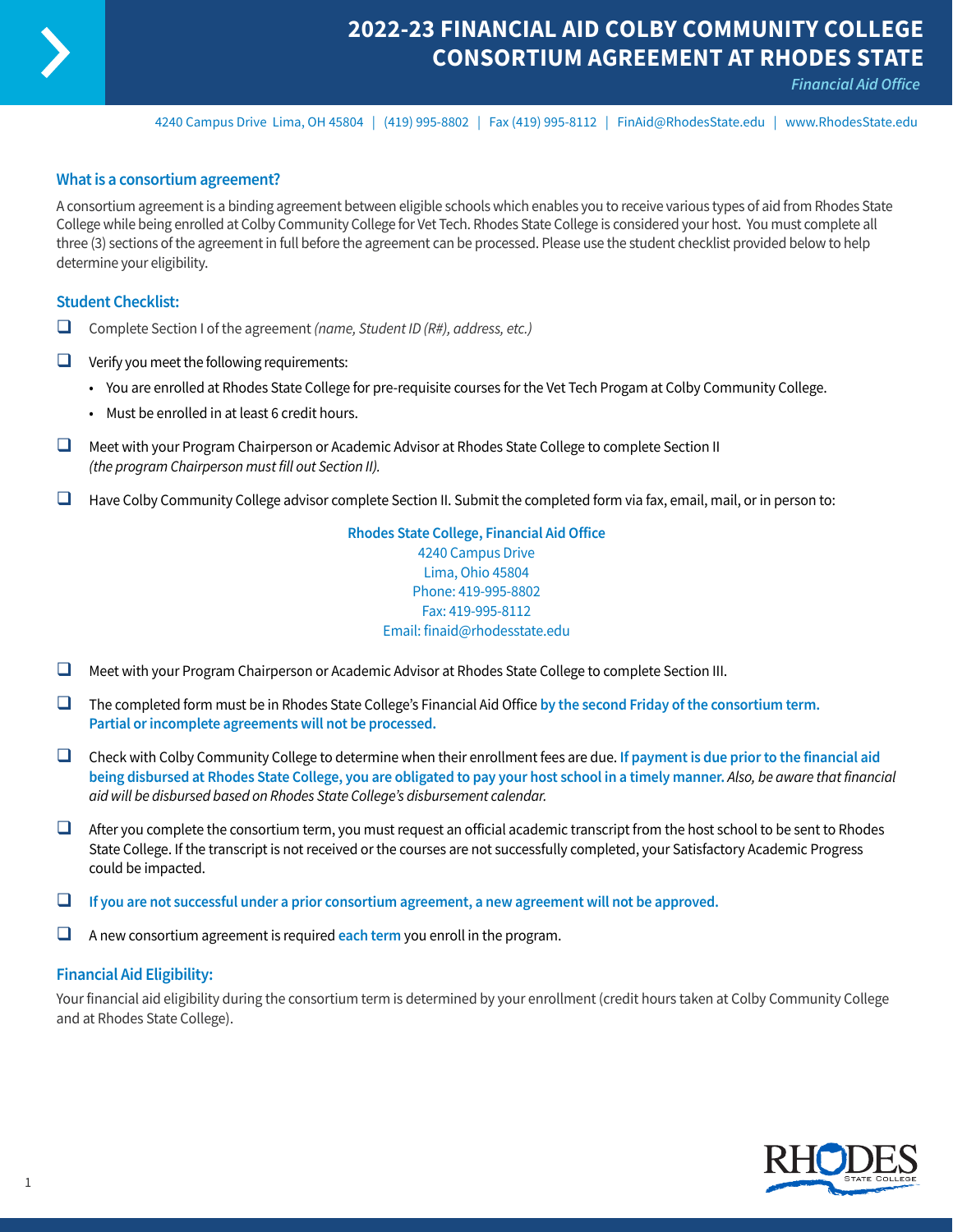

# **2022-23 FINANCIAL AID COLBY COMMUNITY COLLEGE CONSORTIUM AGREEMENT AT RHODES STATE COLLEGE**

## **Consortium Agreement Between Rhodes State College and Colby Community College**

|                        | (Host School)                                                                                                                                                                                                                                                                                                                                                                                                                                                                             | (Home School)                                                                                                                                                                                                                                                                                                                                                                                             |  |  |
|------------------------|-------------------------------------------------------------------------------------------------------------------------------------------------------------------------------------------------------------------------------------------------------------------------------------------------------------------------------------------------------------------------------------------------------------------------------------------------------------------------------------------|-----------------------------------------------------------------------------------------------------------------------------------------------------------------------------------------------------------------------------------------------------------------------------------------------------------------------------------------------------------------------------------------------------------|--|--|
|                        | Section I - To Be Completed by the Student                                                                                                                                                                                                                                                                                                                                                                                                                                                |                                                                                                                                                                                                                                                                                                                                                                                                           |  |  |
| Student's Full Name    |                                                                                                                                                                                                                                                                                                                                                                                                                                                                                           | Student ID (R#)                                                                                                                                                                                                                                                                                                                                                                                           |  |  |
| <b>Mailing Address</b> |                                                                                                                                                                                                                                                                                                                                                                                                                                                                                           | Phone                                                                                                                                                                                                                                                                                                                                                                                                     |  |  |
|                        | City, State, Zip                                                                                                                                                                                                                                                                                                                                                                                                                                                                          | Email                                                                                                                                                                                                                                                                                                                                                                                                     |  |  |
|                        | Consortium Term: $\Box$ Summer $\Box$ Fall<br>$\Box$ Spring                                                                                                                                                                                                                                                                                                                                                                                                                               | Academic Year __________________                                                                                                                                                                                                                                                                                                                                                                          |  |  |
|                        | <b>Student Certification: I agree to:</b>                                                                                                                                                                                                                                                                                                                                                                                                                                                 |                                                                                                                                                                                                                                                                                                                                                                                                           |  |  |
| ⊔                      | Have the completed form to Rhodes State College by the second week of the consortium term (or second Friday of classes at<br>Phone: 419-995-8802   Fax to: 419-995-8112   Email to: finaid@rhodesstate.edu                                                                                                                                                                                                                                                                                | Rhodes) by fax, email, mail, or in person to: Rhodes State College, Financial Aid Office, 4240 Campus Drive, Lima, Ohio 45804                                                                                                                                                                                                                                                                             |  |  |
| ⊔                      | Complete the hours indicated in Section II of this agreement at Colby Community College.                                                                                                                                                                                                                                                                                                                                                                                                  |                                                                                                                                                                                                                                                                                                                                                                                                           |  |  |
| ⊔                      | courses already approved under the consortium agreement.                                                                                                                                                                                                                                                                                                                                                                                                                                  | I understand I will not be eligible for financial aid for any courses not approved by my Academic Advisor, including changes to the                                                                                                                                                                                                                                                                       |  |  |
| ❏                      | Comply with Rhodes State College's and Colby Community College's policies regarding refunds, impact of hour drops and<br>withdraws, Satisfactory Academic Progress, and all other eligibility requirements. I agree to notify both institutions if I drop or<br>withdraw from any or all of my courses. I understand that my financial aid award is based on enrollment which will be verified<br>and monitored throughout the term and after the term has ended.                         |                                                                                                                                                                                                                                                                                                                                                                                                           |  |  |
| ⊔                      | I will ensure that an official academic transcript from Colby Community College is provided to the Rhodes' Registrar's Office within<br>30 days after the enrollment period ends. I understand Satisfactory Academic Progress could be impacted if the transcript is not<br>received or courses are not successfully completed. Also, failure to provide an official transcript that shows successful completion<br>of the consortium courses will result in denial of future agreements. |                                                                                                                                                                                                                                                                                                                                                                                                           |  |  |
| ⊔                      | I understand that adjustments to enrollment can result in balances due at one or both institutions.                                                                                                                                                                                                                                                                                                                                                                                       |                                                                                                                                                                                                                                                                                                                                                                                                           |  |  |
| ⊔                      | prior to the form completion deadline.                                                                                                                                                                                                                                                                                                                                                                                                                                                    | I understand that students must pay all tuition, fees, and prior term balances to Rhodes State College by the posted fees date<br>each term. Processing of this form does not constitute a valid reason for late payment of fees, as the fee payment deadline is                                                                                                                                          |  |  |
| ⊔                      | timely manner.) Financial aid received from Rhodes State College will not be directly transferred Colby.                                                                                                                                                                                                                                                                                                                                                                                  | Pay enrollment fees in a timely manner to both Rhodes State and Colby Community College. (Rhodes State College will disburse<br>financial aid according to the Rhodes State College disbursement schedule. If enrollment fees are due at the home school prior to<br>financial aid being disbursed to your account at Rhodes State College, it is your responsibility to pay Colby Community College in a |  |  |
| ц                      |                                                                                                                                                                                                                                                                                                                                                                                                                                                                                           | Allow Rhodes State College and Colby Community College to share information related to my enrollment and financial aid eligibility.                                                                                                                                                                                                                                                                       |  |  |
| ⊔                      | Any changes to the Consortium could result in delayed processing or revision to previously awarded funds.                                                                                                                                                                                                                                                                                                                                                                                 |                                                                                                                                                                                                                                                                                                                                                                                                           |  |  |
|                        | I have read the above Student Certification and understand my rights and responsibilities under this Consortium Agreement.                                                                                                                                                                                                                                                                                                                                                                |                                                                                                                                                                                                                                                                                                                                                                                                           |  |  |
|                        |                                                                                                                                                                                                                                                                                                                                                                                                                                                                                           |                                                                                                                                                                                                                                                                                                                                                                                                           |  |  |

*Student's Signature Date*